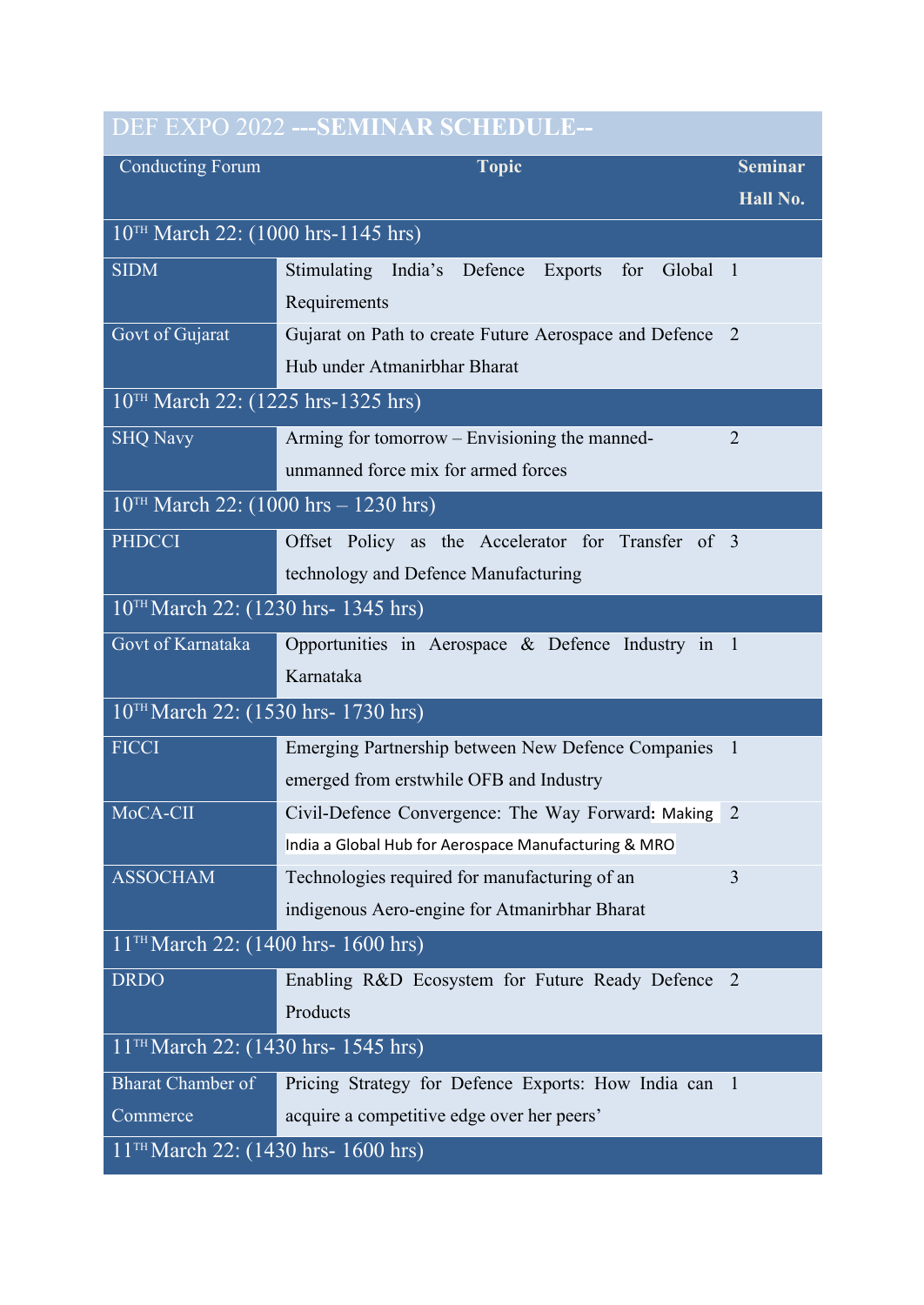| <b>SHQ IAF-SIDM</b>                   | Certification and Qualification of Airborne Stores: 3<br>Supporting the Private Sector to promote indigenous<br>R&D and manufacturing |                |
|---------------------------------------|---------------------------------------------------------------------------------------------------------------------------------------|----------------|
| $11TH$ March 22: (1630 hrs- 1800 hrs) |                                                                                                                                       |                |
| <b>SYNERGIA</b><br><b>FOUNDATION</b>  | Outer space, deep ocean and the Cyberworld as key 1<br>domains of conflict                                                            |                |
| $11TH March 22: (1645 hrs-1815 hrs)$  |                                                                                                                                       |                |
| Govt of Tamil Nadu                    | Tamil Nadu - the global hotspot for aerospace and 2<br>defence Manufacturing                                                          |                |
| $11TH$ March 22: (1645 hrs- 1800 hrs) |                                                                                                                                       |                |
| Indian Chamber of                     | India Rising:- Defence Opportunities in ASEAN and 3                                                                                   |                |
| Commerce                              | <b>BIMSTEC</b>                                                                                                                        |                |
| $12TH$ March 22: (1000 hrs- 1245 hrs) |                                                                                                                                       |                |
| <b>ASSOCHAM</b>                       | Futuristic technology for defence production                                                                                          | 1              |
| <b>DGQA</b>                           | Global QA Practice                                                                                                                    | $\overline{2}$ |
| <b>USIBC-SIDM</b>                     | New Frontiers in US-India Defence Cooperation: Next 3<br>Generation Technology, Innovation & Make in India                            |                |
| $12TH$ March 22: (1330 hrs- 1500 hrs) |                                                                                                                                       |                |
| <b>SHQ Army-SIDM</b>                  | Synergising R&D and Design & Development by Private 1<br>Defence Industry through Acquisition Under the 'Make<br>Category'            |                |
|                                       |                                                                                                                                       |                |
| <b>HQ IDS-FICCI</b>                   | "Atmanirbhar Bharat" & "Make in India" Road Map for<br>the Armed Forces                                                               | $\overline{3}$ |